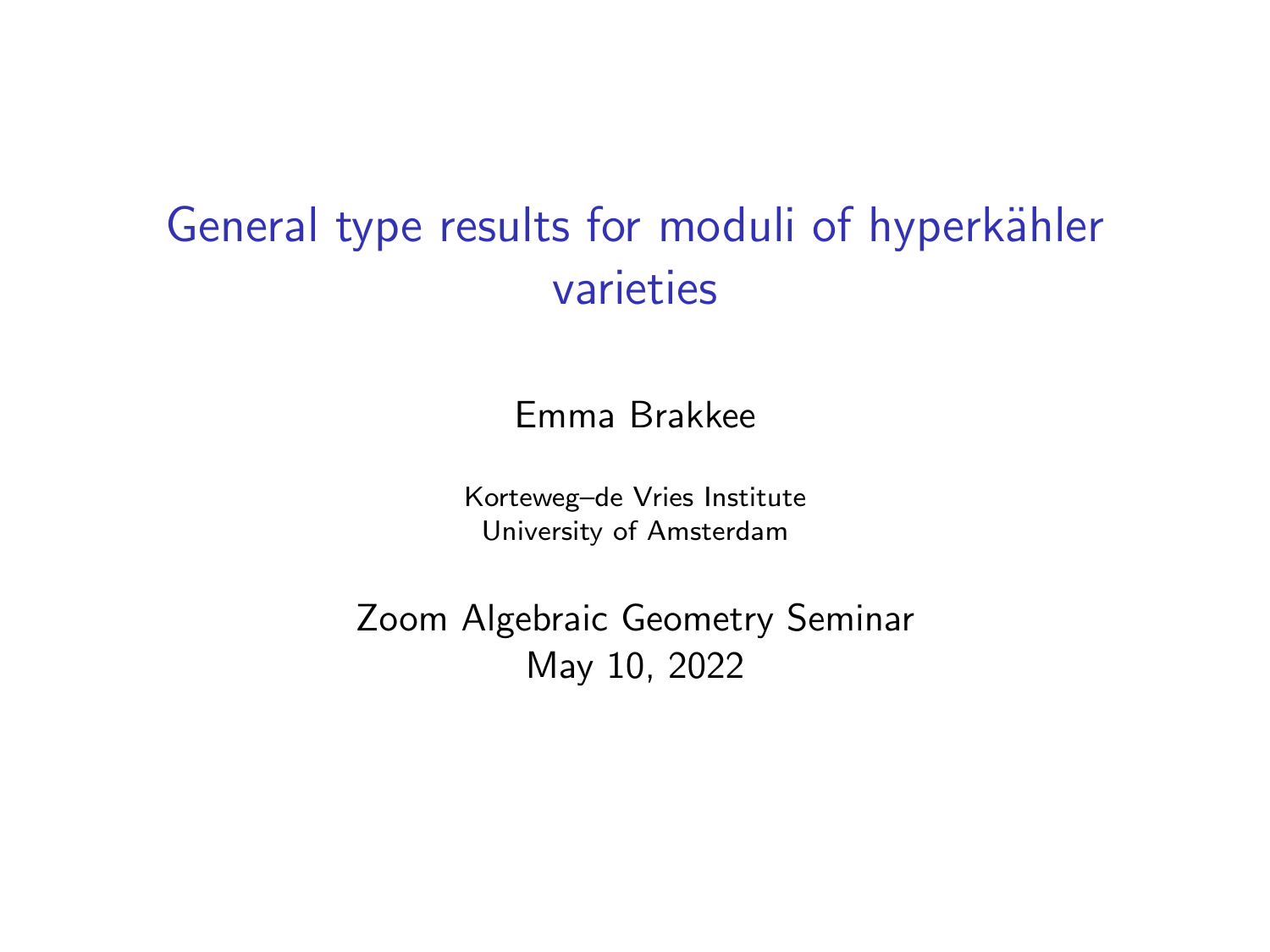### General type results for moduli of hyperkähler varieties Joint work in progress with I. Barros, P. Beri & L. Flapan

#### Goal:

Give new general type results for moduli of hyperkähler varieties and explain challenges for extending.

#### Main references:

Gritsenko–Hulek–Sankaran (GHS) 2007, 2010, 2011

#### Plan:

- 1. Kodaira dimension & hyperkähler varieties
- 2. Results
- 3. Sketch proof
- 4. Comments on proof
- $\blacktriangleright$  Everything over  $\mathbb C$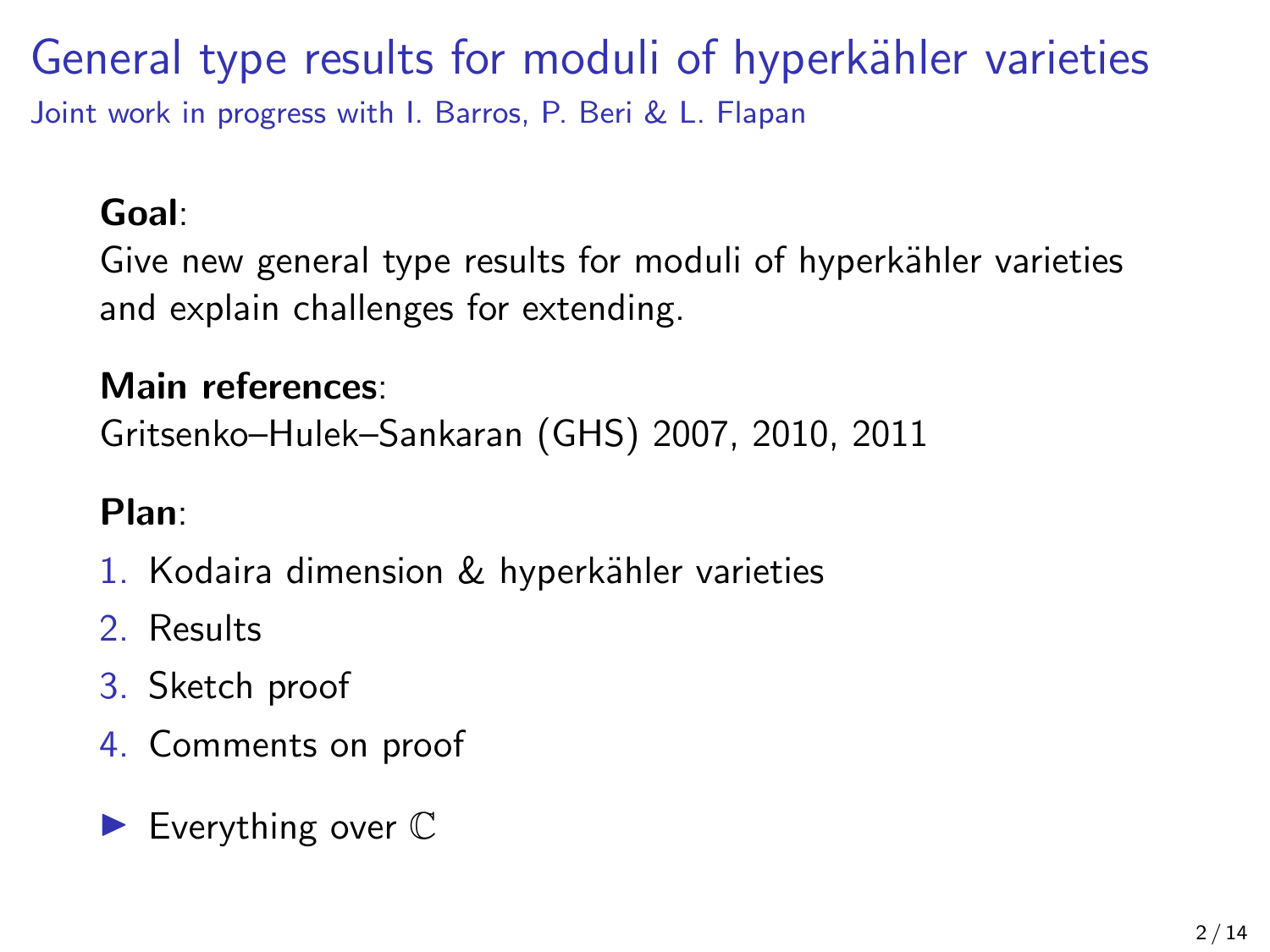### Kodaira dimension

Let  $X$  be a smooth connected complete variety,  $\omega_X = \wedge^{\dim X} \Omega_X.$ Let  $P_m:=\mathsf{dim}\,\mathsf{H}^0(X,\omega_X^{\otimes m}).$  The *Kodaira dimension* of  $X$  is  $\kappa(X) =$  $\sqrt{ }$  $\int$  $\overline{\mathcal{L}}$  $-\infty$  if  $P_m = 0$  for all  $m > 0$ ; otherwise, the minimal  $k$  s.t.  $\frac{P_m}{m^k}$  is bounded (i.e.  $P_m$  grows like  $m^k$ )

- 1.  $\kappa(X)$  is a birational invariant
	- ightharpoonup for X singular (non-complete), define  $\kappa(X) := \kappa(X')$  for X' a desingularization (completion) of  $X$
- 2.  $\kappa(X) \in \{-\infty, 0, 1, \ldots, \dim(X)\}\$

X is of general type if  $\kappa(X) = \dim(X)$ .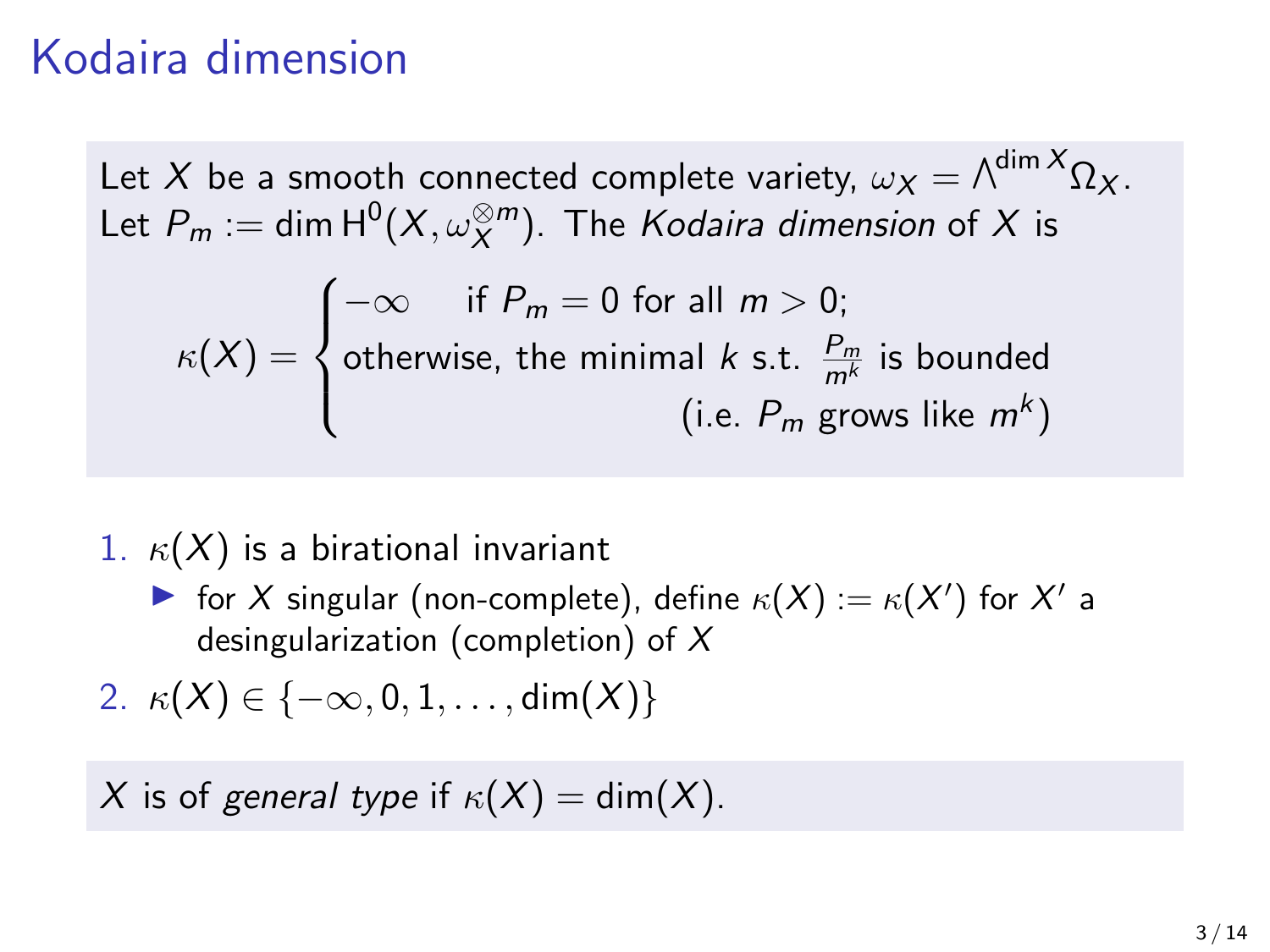### **Examples**

• If C is a curve, then 
$$
\begin{cases} \kappa(C) = -\infty & \iff g(C) = 0 \\ \kappa(C) = 0 & \iff g(C) = 1 \\ \kappa(C) = 1 & \iff g(C) > 1 \end{cases}
$$

 $\blacktriangleright$   $\kappa(\mathbb{P}^n) = -\infty$ . More generally,  $\kappa(X) = -\infty$  if X is unirational, i.e. there is a dominant rational map  $\mathbb{P}^n \dashrightarrow X$ .

- Severi (1915): the moduli space  $\mathcal{M}_{g}$  of curves of genus g is unirational when  $g < 10$
- **IF** Harris, Mumford, Eisenbud (1980s):  $M_{g}$  is of general type when  $g > 24$
- $\blacktriangleright$  Y.-S. Tai (1982): The moduli  $A_g$  of principally polarized abelian varieties of dim. g is of general type when  $g > 9$  $\blacktriangleright$  Main ingredient: Siegel modular forms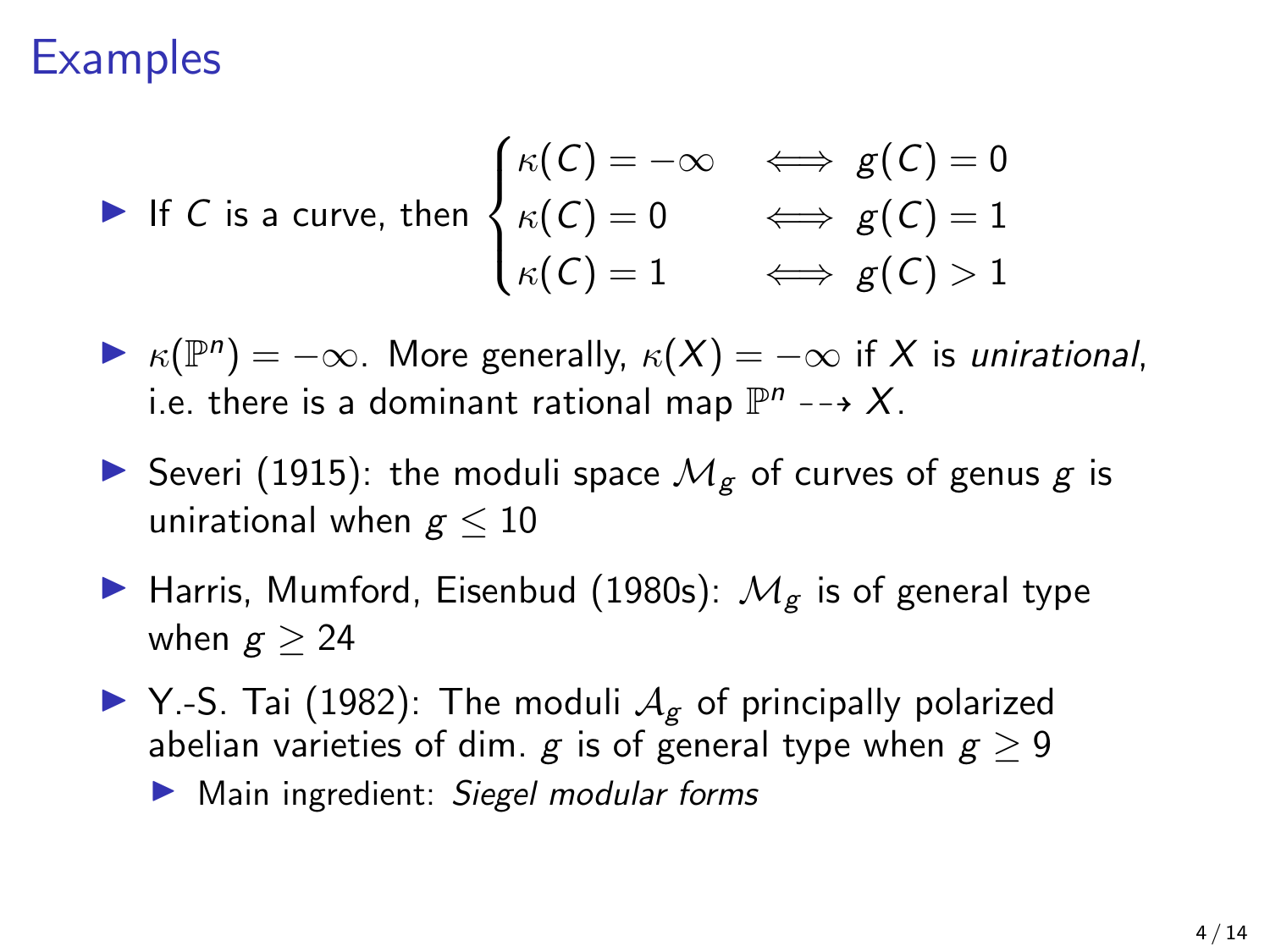## Hyperkähler varieties

A hyperkähler (HK) variety is a smooth projective variety  $X$  s.t.

- 1. X is simply connected
- 2.  $H^0(X, \Omega_X^2)$  is generated by a non-degenerate 2-form.
- $\blacktriangleright$  dime X is even
- $\blacktriangleright$   $\omega_X \cong \mathcal{O}_X$

 $\blacktriangleright$  H<sup>2</sup>(X, Z) is torsion-free & has non-deg. symmetric bilinear form  $q_X = ( , ) : \mathrm{H}^2(X, \mathbb{Z}) \times \mathrm{H}^2(X, \mathbb{Z}) \to \mathbb{Z}$ i.p.  $({\sf H}^2(X,{\mathbb Z}),q_X)$  is a *lattice*.

A *polarization* on  $X$  is a primitive ample class  $h\in\mathsf{H}^2(X,\mathbb{Z})$ . The *degree* of h is  $h^2 = q_X(h, h) \in 2\mathbb{Z}$ .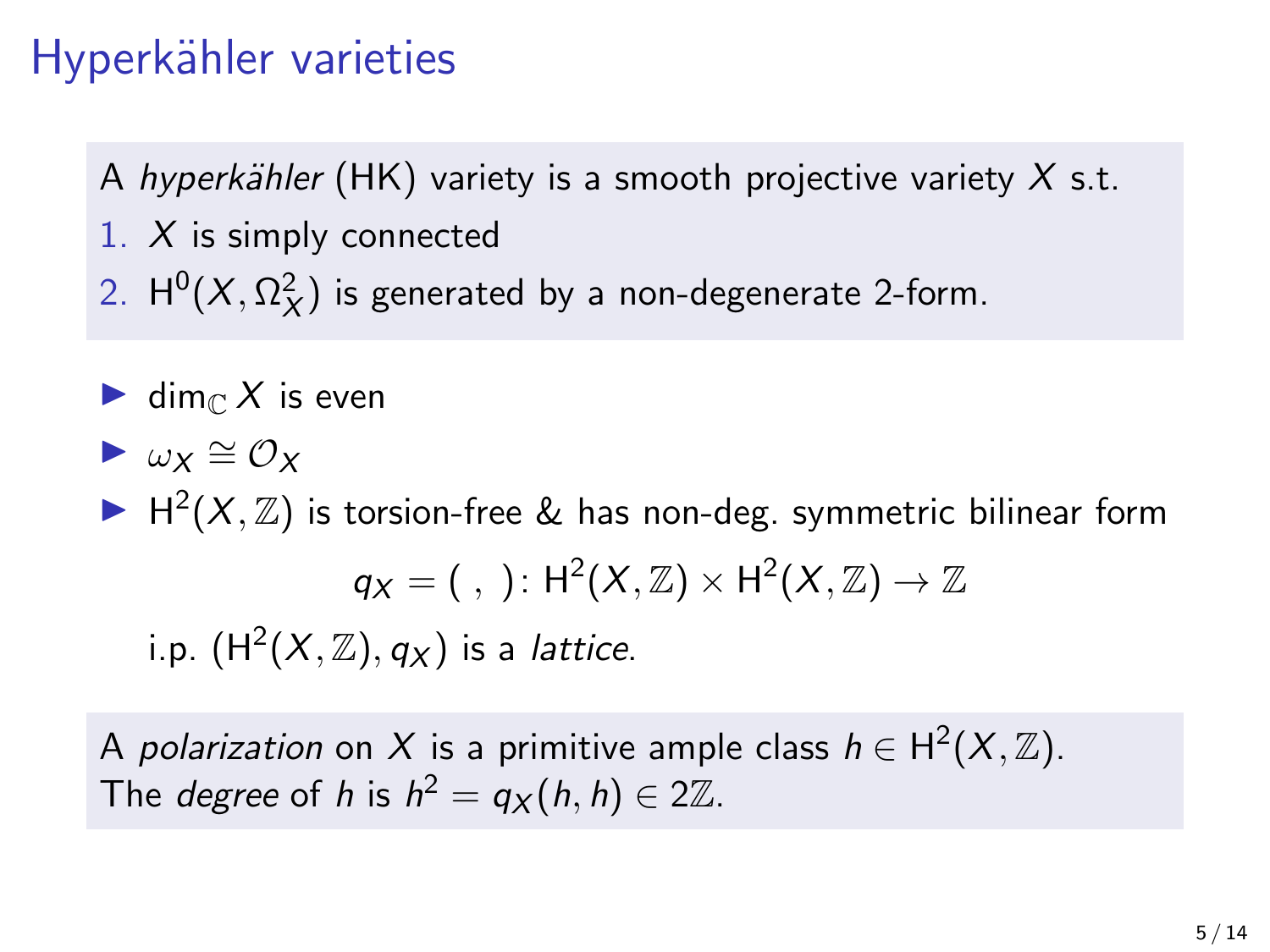### Dimension 2

A HK variety of dim. 2 is called a *K3 surface* (quartic in  $\mathbb{P}^3$ , double cover of  $\mathbb{P}^2$  branched in sextic, ...)

#### Theorem (Piatetskii-Shapiro, Shafarevich 1971)

For any  $d \in \mathbb{Z}_{>0}$ , there is a coarse moduli space  $\mathcal{F}_{2d}$  of polarized K3 surfaces of degree 2d.

**Remark:**  $\mathcal{F}_{2d}$  is a 19-dimensional irreducible quasi-projective variety with only finite quotient singularities.

#### Theorem (GHS 2007)

For  $d > 61$  and  $d \in \{46, 50, 54, 57, 58, 60\}$ ,  $\mathcal{F}_{2d}$  is of general type.

 $\blacktriangleright$  Main ingredient: orthogonal modular forms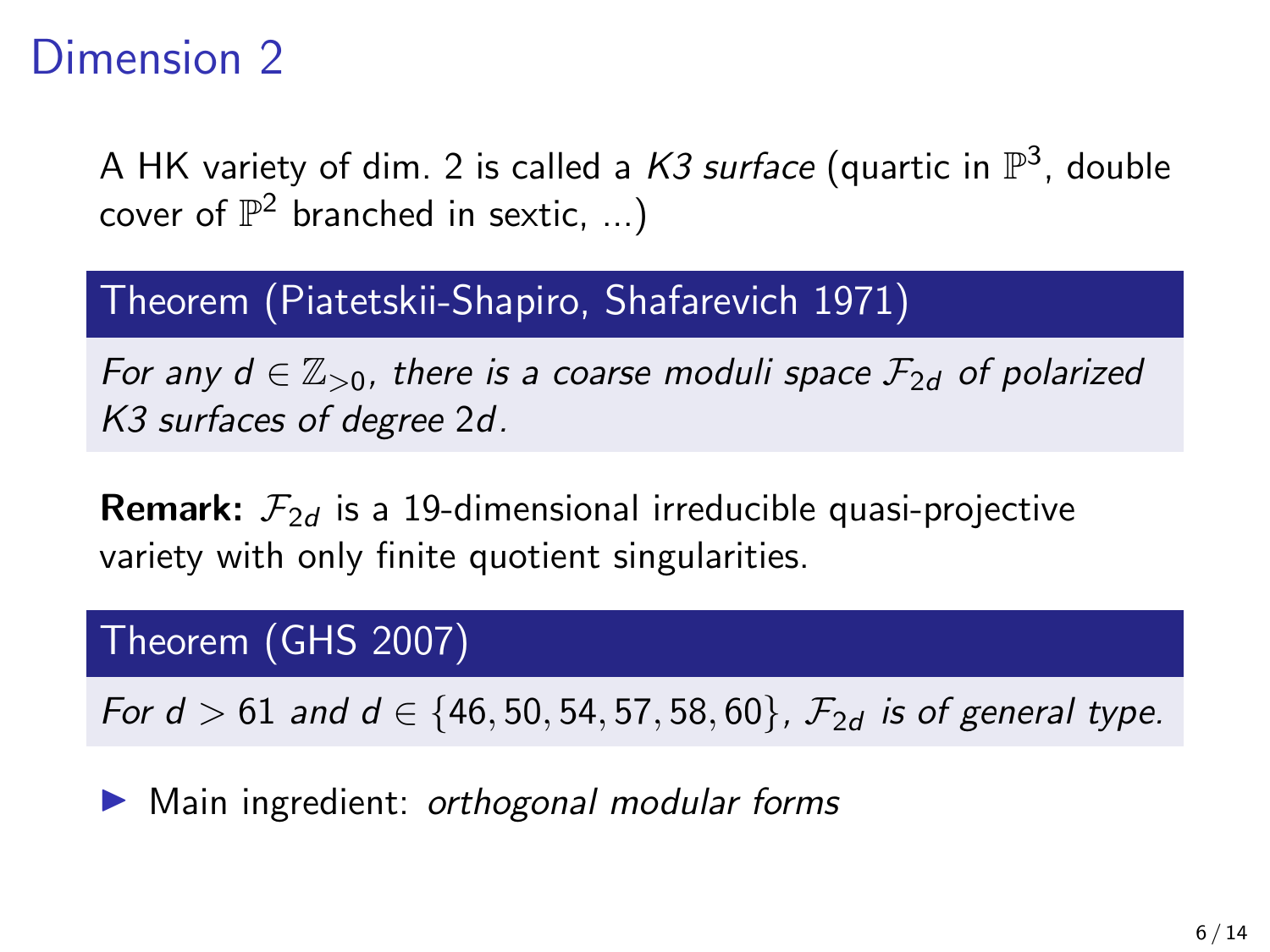### Dimension  $> 2$

Some HK varieties:

- 1.  $X = Hilb<sup>n</sup>(S)$  for a K3 surface  $S \rightsquigarrow \dim X = 2n$
- 2.  $X =$ Kum<sup>n</sup>(A) generalized Kummer: fibre of summation map Hilb<sup>n+1</sup>(A)  $\rightarrow$  A for abelian surface A  $\rightsquigarrow$  dim  $X = 2n$
- 3. 2 examples by O'Grady:
	- ▶ OG10: 10-dim'l example obtained from moduli of sheaves on K3
	- $\triangleright$  OG6: 6-dim'l ex. obtained from moduli of sheaves on abelian sfc

All known HK varieties are deformation equivalent to one of these. We say  $X$  is of K3 $^{[n]}$  type  $\hspace{0.1 cm}/\hspace{0.1 cm}$  OG10 type  $\hspace{0.1 cm}/\hspace{0.1 cm}$  ...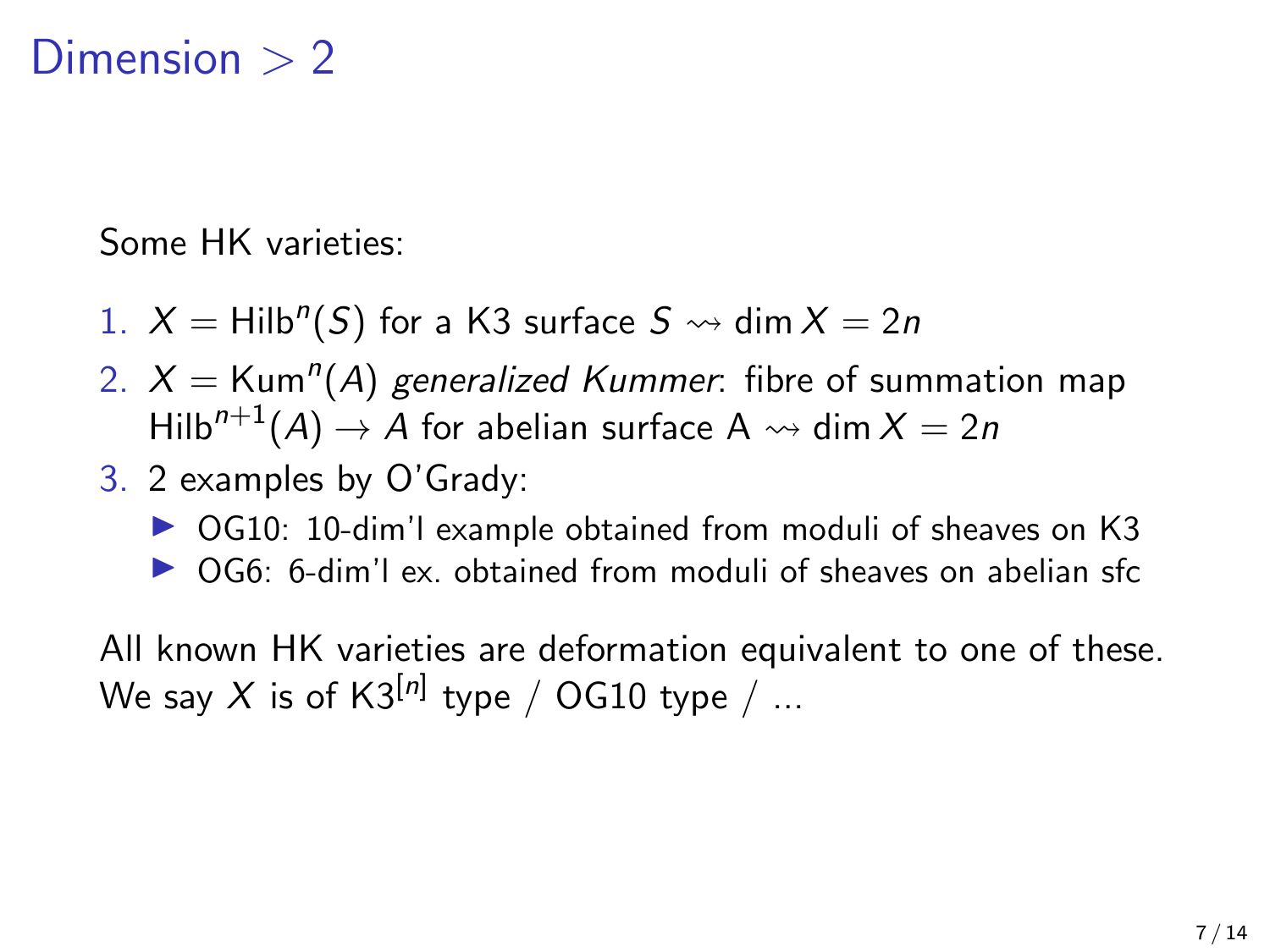### Moduli of HK varieties

The *divisibility* div(h) of h is the number  $n \in \mathbb{Z}_{>0}$  such that  ${q_X(h, w) \mid w \in H^2(X, \mathbb{Z})} = n\mathbb{Z}.$ 

**D** deg + div fixes  $O(H^2(X, \mathbb{Z}))$ -orbit of h

#### Theorem (GHS 2010)

There is a coarse moduli space  $M_{2d}^{[n]}$  $_{2d,\gamma}^{\left[ n\right] }$  (M $_{2d,\gamma}^{\text{OG10}}$ ) of pairs  $\left( X,h\right)$ where X is HK of  $K3^{[n]}$  type (OG10 type) and h is a polarization on X with  $h^2 = 2d$  & div $(h) = \gamma$ .

**Remark**: If  $\mathsf{M}_{2d,\gamma}^{[n]} \neq \emptyset$   $(\mathsf{M}_{2d,\gamma}^{\mathsf{OG10}} \neq \emptyset)$ , each connected component is an irreducible quasi-projective variety of dim. 20 (21) with finite quotient singularities.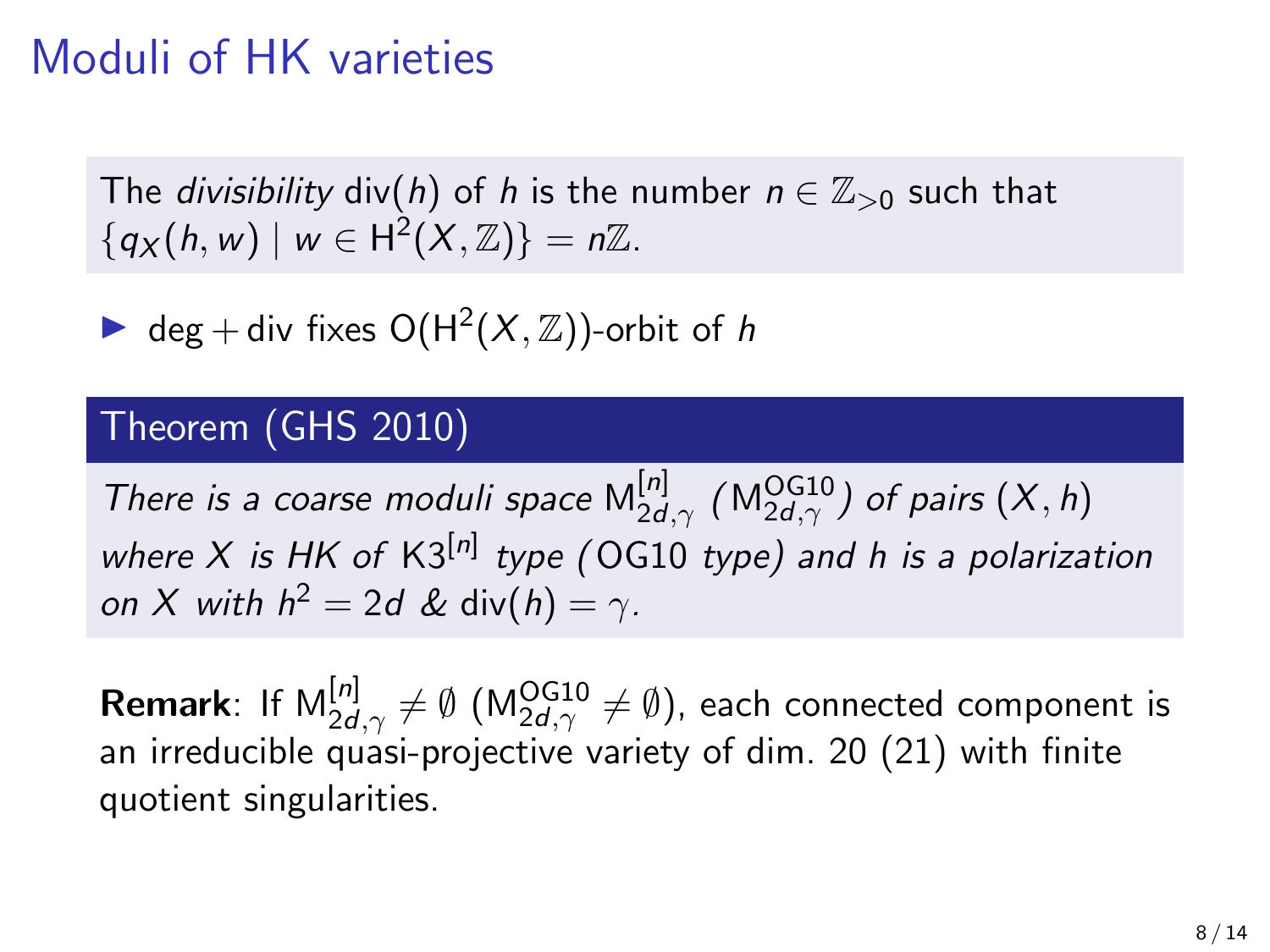Apostolov, GHS:

• M<sup>[2]</sup><sub>2d,γ</sub> is connected, and non-empty iff 
$$
\begin{cases} \gamma = 1, \text{ or} \\ \gamma = 2 \& \ d \equiv -1 \end{cases}
$$
(4)

►  $M_{2d,\gamma}^{OG10}$  is nonempty iff  $\gamma = 1$ , or  $\gamma = 3$  &  $d \equiv -3$  mod 9.

#### Theorem (GHS 2010/2011, "split" case)

i) 
$$
M_{2d,1}^{[2]}
$$
 is of general type when  $d \ge 12$ 

ii) Every component of  $\mathsf{M}^\mathsf{OG10}_{2d,1}$  is of general type when  $d \neq 2^n$ 

#### Theorem (BBBF, "non-split" case)

- i)  $M_{2d}^{[2]}$  $\frac{d^{2}I}{2d,2}$  is of general type when  $d=4c-1$  with  $c\geq 12$  or  $c=10$
- ii) All components of  $\mathsf{M}_{2d,3}^{\mathsf{OG10}}$  are of general type when  $d=9k-3$ with  $k \geq 4$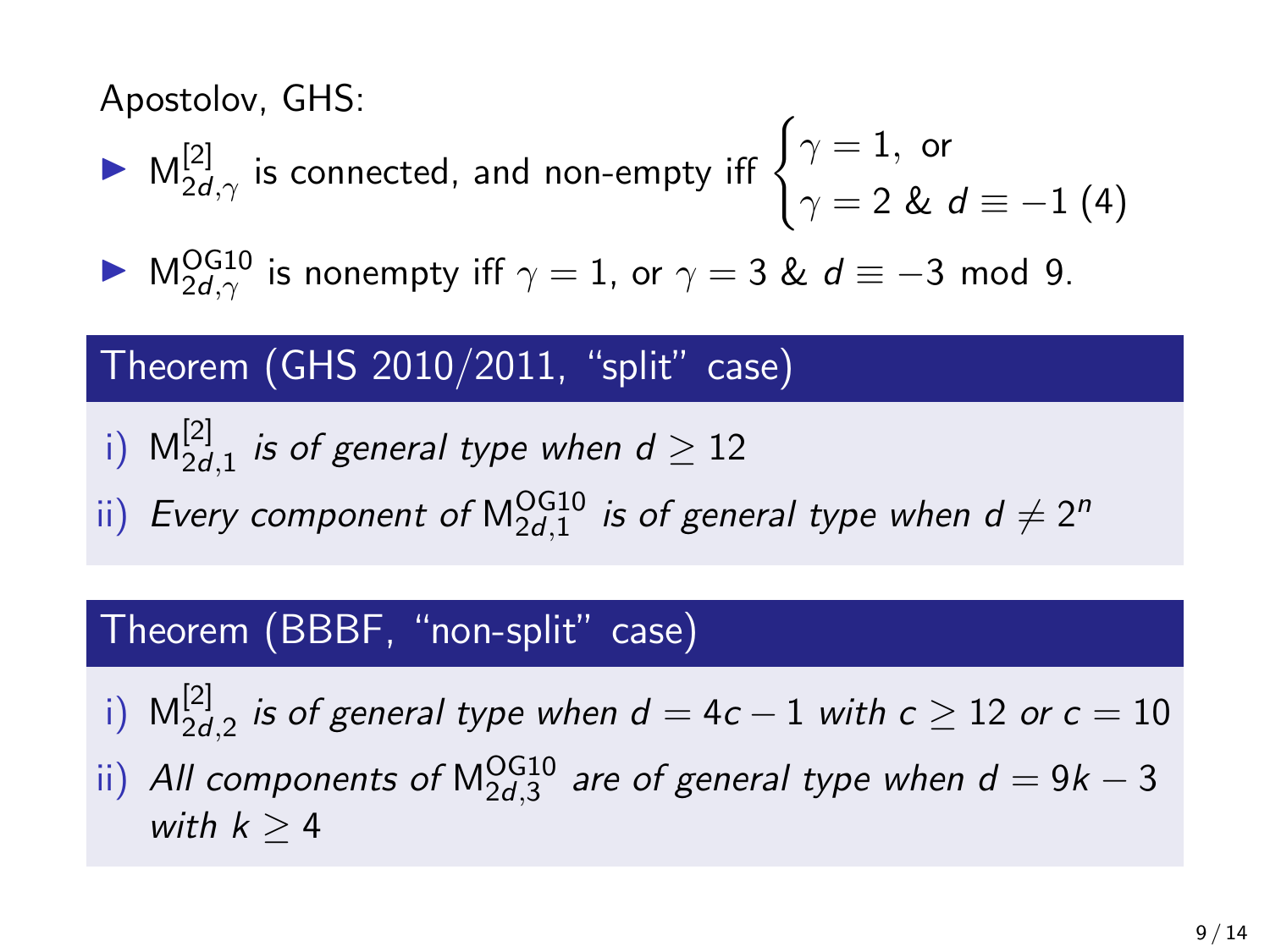ldea of proof, for  $\mathsf{M}_{2d,\gamma}^{[2]}$ 

Let 
$$
(X, h) \in M_{2d,\gamma}^{[2]}
$$

- 1. Let  $\Lambda_h:=$  lattice isometric to  $h^\perp\subset \mathsf{H}^2(X,\mathbb{Z}).$ Then  $\mathsf{M}_{2d,\gamma}^{[2]}$  is a dense open of  $\mathcal{F}_{\mathsf{\Lambda}_h}:=\mathcal{D}(\mathsf{\Lambda}_h)/\widetilde{\mathsf{O}}(\mathsf{\Lambda}_h)$ , where  $\mathcal{D}(\Lambda_h) = \{x \in \mathbb{P}(\Lambda_h \otimes \mathbb{C}) \mid x^2 = 0, (x.\overline{x}) > 0\}$  $\widetilde{O}(\Lambda_h) = \{ g \in O(\Lambda_h) \mid g \text{ induces id on } \Lambda_h^{\vee}/\Lambda_h \}.$
- 2. GHS: there is a "nice" compactification  ${\cal F}_{\Lambda_h}$  of  ${\cal F}_{\Lambda_h}$ , i.p.  ${\cal F}_{\Lambda_h}$ has canonical singularities. Let  $Y$  be a desingularization of  ${\mathcal F}_{\mathsf{\Lambda}_h}.$

3. On  $\mathcal{D}(\Lambda_h)$  canonical forms can be obtained from modular forms.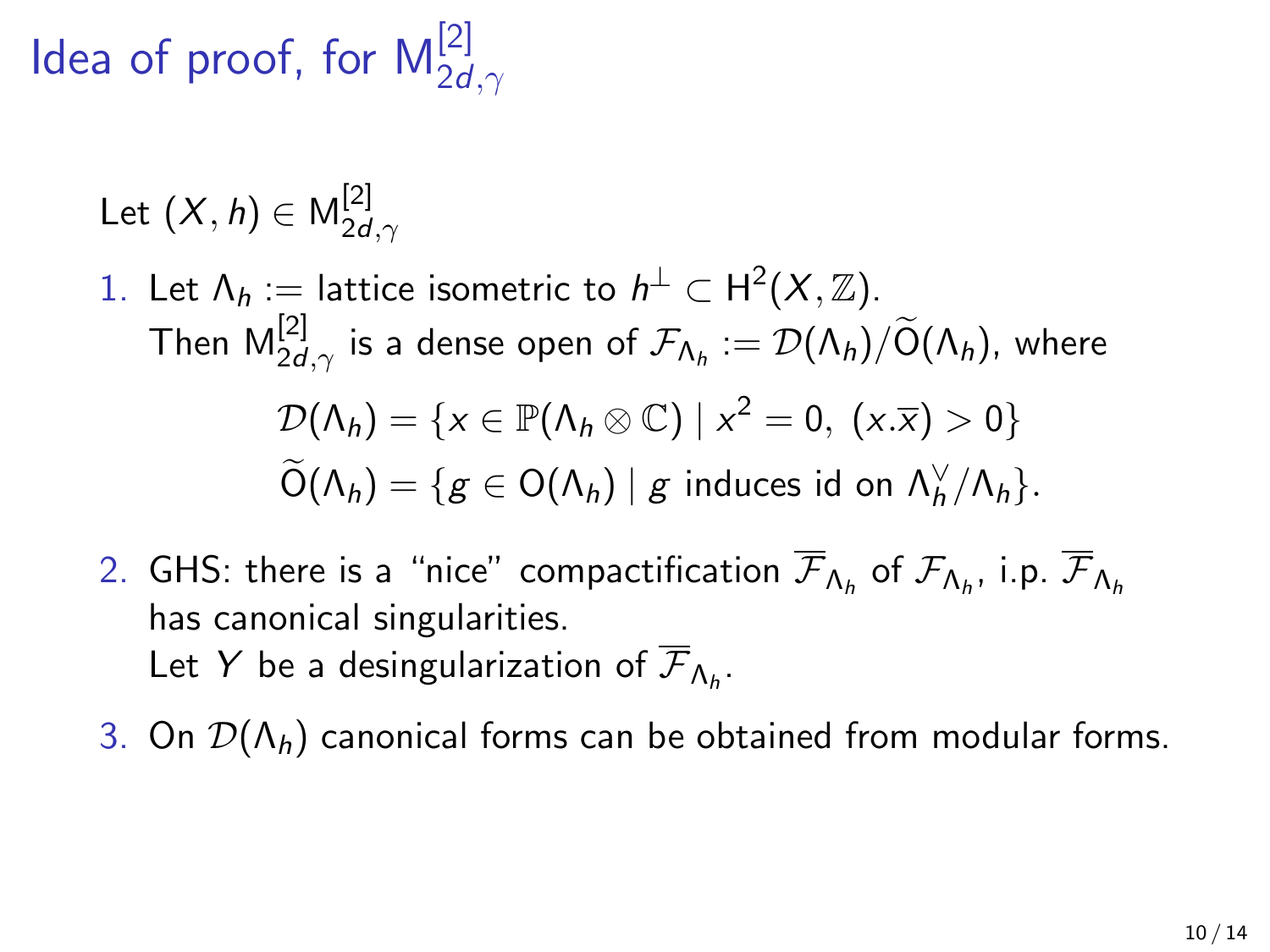A modular form of weight  $k \in \mathbb{Z}$  and character  $\chi: \widetilde{O}(\Lambda_h) \to \mathbb{C}^\times$  is a holomorphic function  $F\colon \mathcal{D}(\mathsf{\Lambda}_h)^\bullet \to \mathbb{C}$  s.t. i)  $F(\lambda \cdot Z) = \lambda^{-k} F(Z), \lambda \in \mathbb{C}$ 

ii)  $F(g(Z)) = \chi(g)F(Z), g \in \widetilde{O}(\Lambda_h)$  ("modularity")

4. Such F gives  $\widetilde{O}(\Lambda_h)$ -invariant pluricanonical form on  $\mathcal{D}(\Lambda_h)$ ; get pluricanonical form  $s_F$  on

 $\mathcal F_{\mathsf{\Lambda}_h}\setminus (\mathsf{branch}\,\, \mathsf{locus}\,\, \mathsf{of}\,\, \mathcal{D}(\mathsf{\Lambda}_h)\rightarrow \mathcal F_{\mathsf{\Lambda}_h})\subset \mathcal F_{\mathsf{\Lambda}_h, \mathsf{reg}}\subset \mathsf{Y}$ 

5. "Low weight cusp form trick": F of weight  $a < 20$ ,  $\chi =$  det, vanishing along boundary (cusp form) & ramification locus.

Then for all G of weight  $(20 - a)m$ ,  $\chi = 1$ , the form  $s_{F^mG}$ extends to an element of  $\mathsf{H}^0(Y,\omega^{\otimes m}_Y).$ 

Fact: the dimension of the space of these G grows like  $m^{20}$ .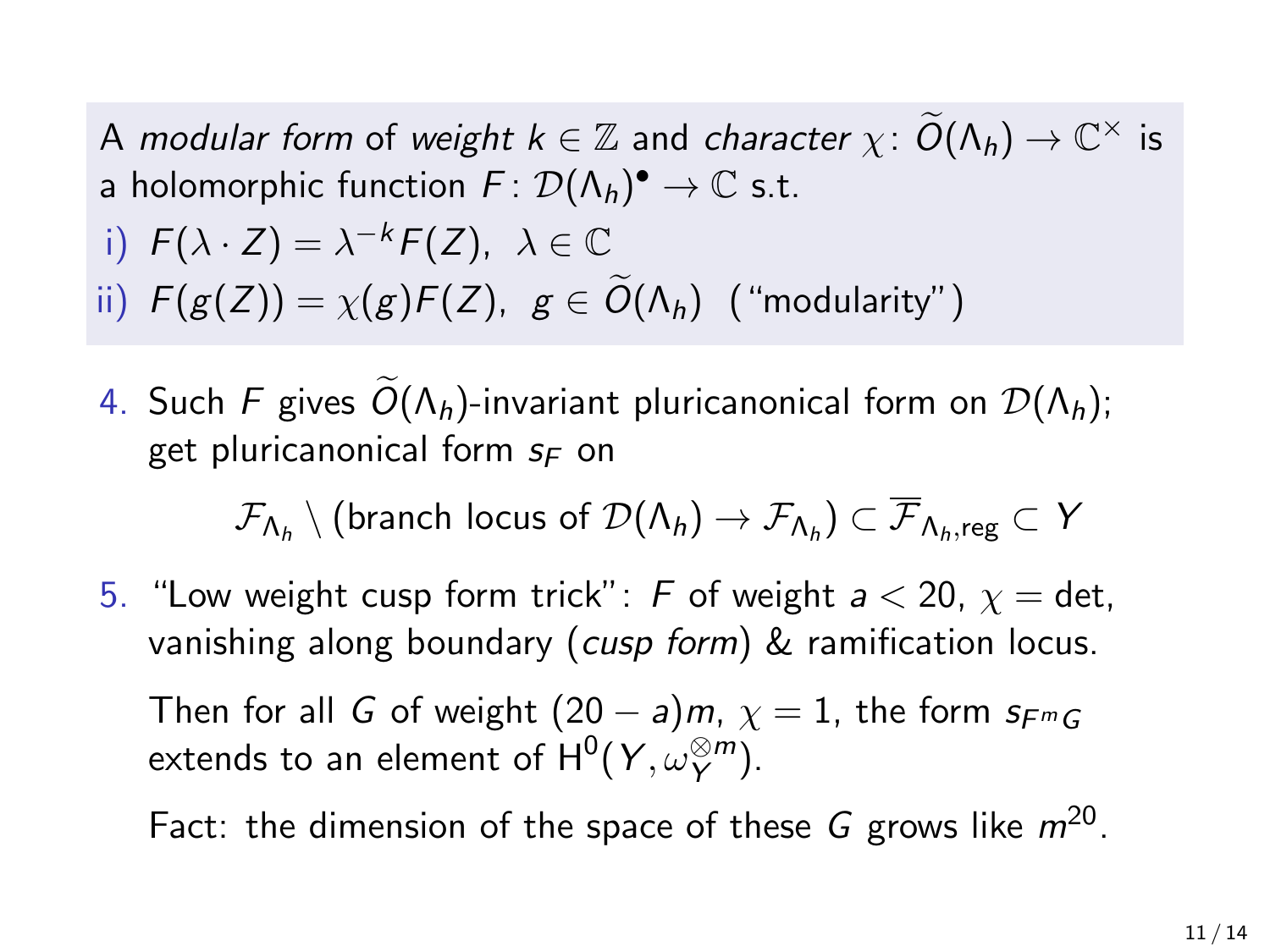6. Trick to find cusp form: use embedding  $\varphi: \Lambda_h \hookrightarrow \Lambda_{2,26}$ . There is a cusp form  $\Phi_{12}$  for  $O(\Lambda_{2,26})$  of weight 12,  $\chi =$  det. GHS: the "quasi-pullback" of  $\Phi_{12}$  along  $\varphi$  is a cusp form of weight  $< 20$  if

<span id="page-11-0"></span>
$$
0 < #\{v \in \varphi(\Lambda_h)^{\perp} \mid v^2 = -2\} < 16 \tag{1}
$$

7. Left to do: find embedding  $\varphi$ :  $\Lambda_h \hookrightarrow \Lambda_{2,26}$  satisfying [\(1\)](#page-11-0).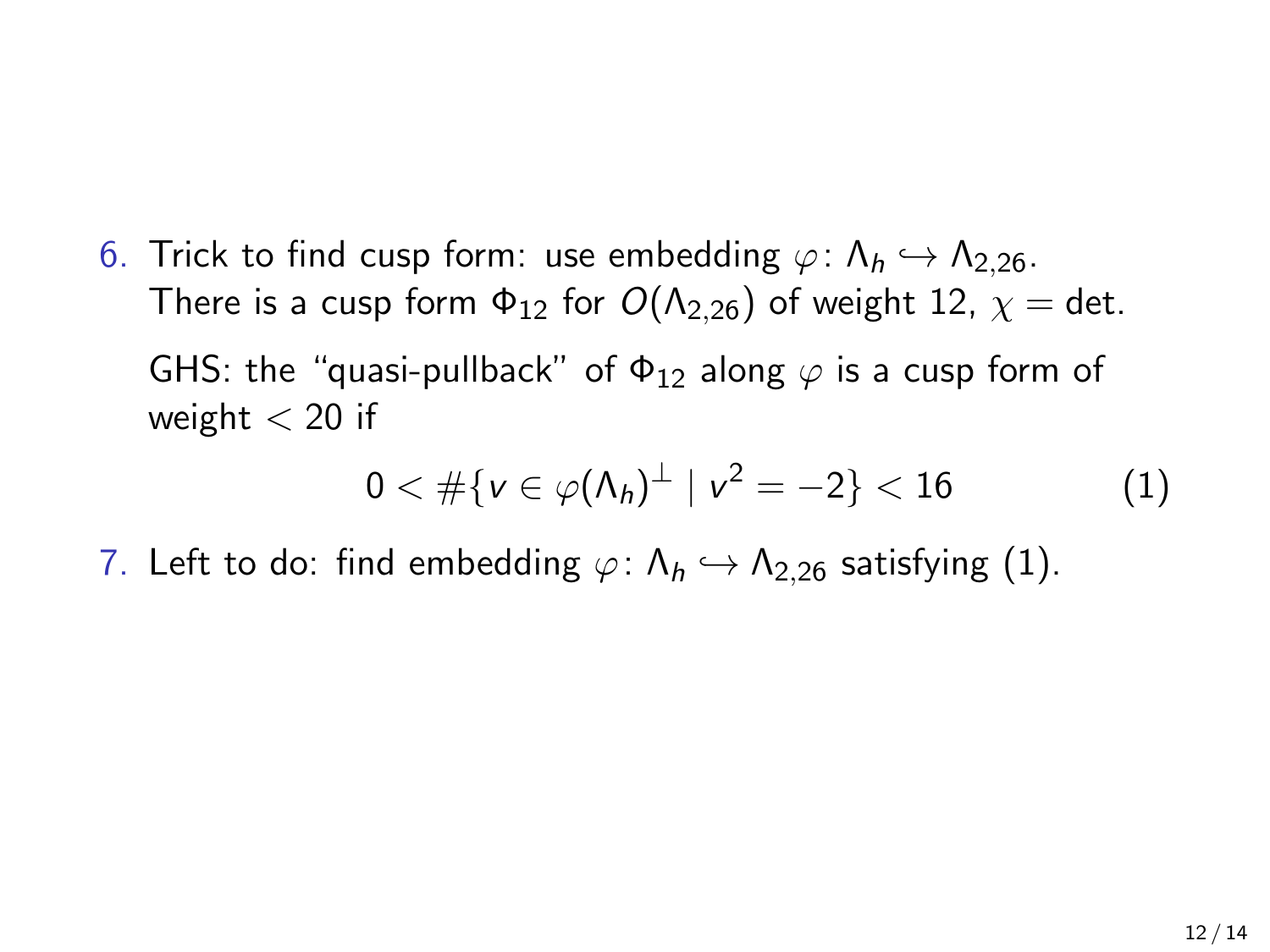## What about other HK moduli?

For  $\mathsf{M}_{2d,\gamma}^{\mathsf{OG10}}$ : similar but for  $\gamma=1$ , replace  $\mathsf{O}(\mathsf{\Lambda}_h)$  by bigger group  $G$  $\rightsquigarrow$  choose  $\Lambda_h \hookrightarrow \Lambda_{2,26}$  s.t.  $\Phi_{12}|_{\Lambda_h}$  is modular w.r.t. G

<u>For</u>  $M_{2d,\gamma}^{[n]}$  <u>with  $n > 2$ </u>:

 $\blacktriangleright$  When  $\gamma = 1, 2$ , have to replace  $\widetilde{O}(\Lambda_h)$  with bigger group G.

 $\rightarrow$  need modularity w.r.t G;

 $\rightarrow$  there can be "irregular cusps": makes comparing cusp forms and canonical forms harder.

S. Ma (2018): 1."refined" low weight cusp form trick; 2. irregular cusps are rare  $(\mathsf{M}^{[2]}_{2d,\gamma},\, \mathsf{M}^{OG10}_{2d,\gamma})$ [BBBF]: For  $\mathsf{M}_{2d,\gamma}^{[n]}$  with  $n>2$ , they are still "rare enough" Extra variable  $n$